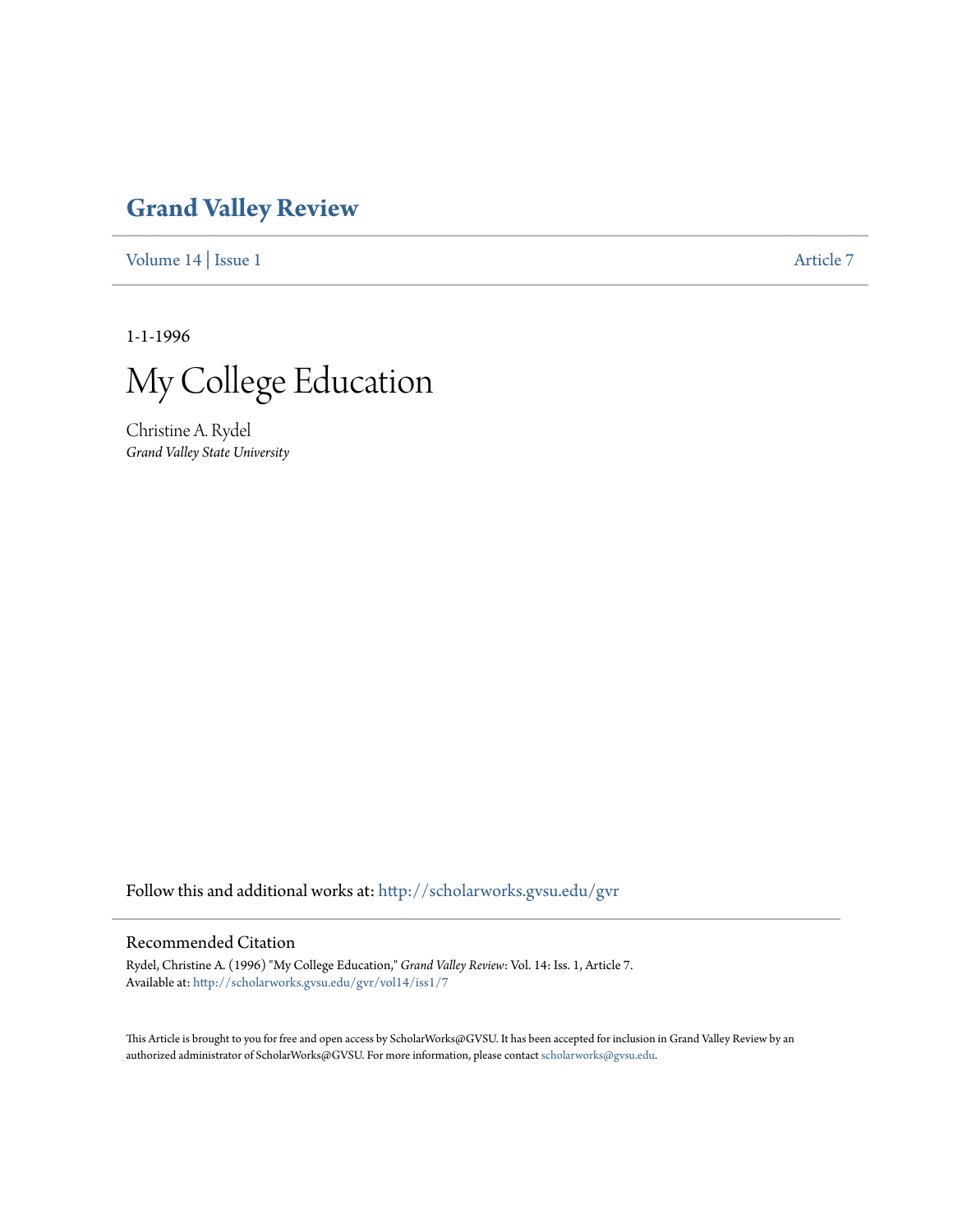## **MY COLLEGE EDUCATION**

## *Christine A. Rydel*

Unlike the gentleman author who claims he reached his educational highpoint in kindergarten, I value what I learned at college, both at Mundelein (my alma mater) and at Grand Valley State (my academic "home" for half of my life). Though vastly different in mission, orientation, and scope, they both gave me the opportunity to experience the myriad joys of team-teaching, first as a student and then as a professor. However, upon reflection I think I have been a better student at Grand Valley than I was at Mundelein.

The year-long freshman honors humanities course that the late Sister Mary Antonia, B.V.M. and Mrs. Sally Chappell created, Literature and the Arts, gave me my first taste of interdisciplinary studies. We investigated the connections between literature and the arts from the classical Greek period to the twentieth century. For many of our classes we met at the Art Institute of Chicago, where we all had library privileges. At the same time we were all enrolled in a two-semester sequence, the History of Western Civilization. These coordinated courses introduced us to thinking in terms of the "big picture" by focusing on the details. In later years our honors courses concentrated on the scientific method, the nature of time, quantum physics, philosophy (both classical and modern) and theology. The Jesuits from next door (Loyola University) guided us through theology so well that I later could never understand Faust's strong misgivings about "the queen of disciplines." My initial impressions of a good liberal arts education, especially the collegiality, cooperation and intellectual curiosity of my professors, convinced me early that this was the kind of life I wanted to live.

When I arrived at Grand Valley eager but very green, I felt isolated and somewhat disillusioned. Fortunately Walter Foote came to my rescue. At that time he taught World Literature 204, Literary Masterpieces, a course that started with The Sorrows of Young Werther and ended with Miss Julie. Back then the literature courses were filled to the rafters, thanks to wonderful teachers like Walter, Lou Rus, Loretta Wasserman, Bob Chamberlain, Bill Oldenburg, and to the students' genuine interest in the humanities in general, and in literature in particular. I always remember those days with great fondness. Walter and I would sit in the Grand Traverse Room in Lake Michigan Hall, drinking cokes and planning literature courses we wanted to teach together. I'd walk over to Mackinac Hall and chat with friends in English, History, Philosophy. And it didn't matter whether we were old, young, tenured or untenuredwe all seemed to like each other, get along and have a good time. I felt that I was lucky to have what I had dreamed about eight years earlier at Mundelein. When Walter invited me to lecture on Crime and Punishment in his class, I felt quite honored. While he let me make the class my own, he entered into the discussion, thus giving me my first experience in team-teaching on the other side of the lectern.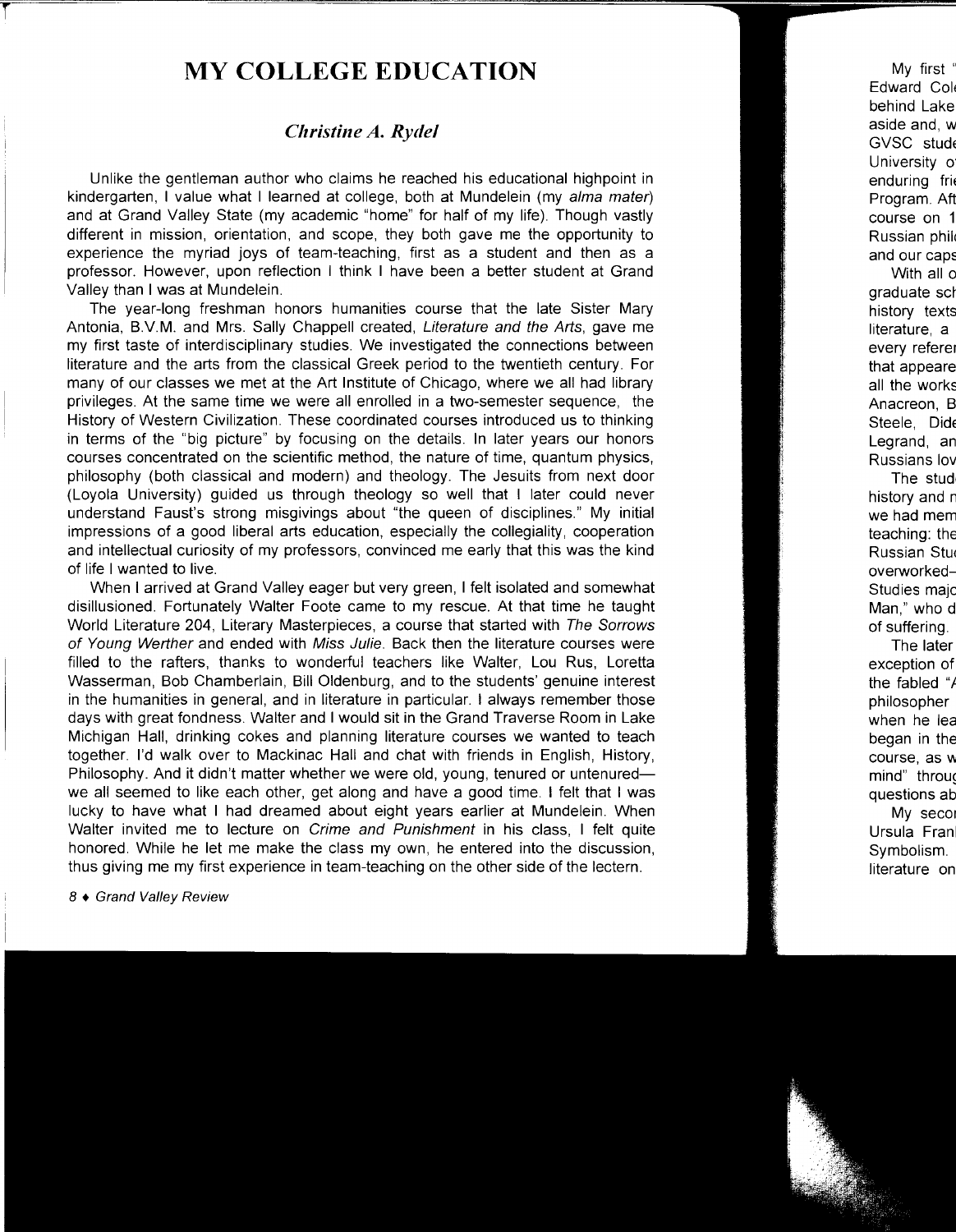My first "genuine" experiment in team-teaching materialized with the arrival of Edward Cole in the History Department. Tony Parise introduced us somewhere behind Lake Superior Hall before school began in 1971. I remember taking Edward aside and, with all the seasoned experience of a one-year veteran, warning him that GVSC students really weren't anything like those he had encountered at the University of California at Berkeley! I have Tony to thank for what became an enduring friendship and a fruitful partnership in building the Russian Studies Program. After we received approval to offer a major, we decided to teach together a course on 18th-century Russia. Since then we have collaborated on a course in Russian philosophy which has evolved into Edward's History 391: Russian Thought, and our capstone, Russia in Context.

With all of the unrealistic enthusiasm of young professors newly unleashed from graduate school, Edward and I clearly overworked our students. In addition to their history texts, they read a two-volume anthology of eighteenth-century Russian literature, a not unreasonable assignment. However, each student had to look up every reference to Western literature in his section of the anthology, read the works that appeared in the footnotes, and then compile a heavily annotated bibliography of all the works that influenced 18th century Russian literature. We had them reading Anacreon, Boileau, Voltaire, Horace, Juvenal, Corneille, Racine, Moliere, Addison, Steele, Diderot, Defoe, Pindar, Fontenelle, St. Augustine, Benjamin Franklin, Legrand, and La Fontaine, among others, not to mention the obscure writers Russians love to import.

The students learned the critical role literature played (and plays) in Russia's history and national character. Edward and I finally learned in depth all of those facts we had memorized merely to pass doctoral "prelims." But we also learned a secret of teaching: the more you expect from your students, the more they give. These proto-Russian Studies students never complained, but took some perverse pride in being overworked-a trait that still characterizes that strange creature known as a Russian Studies major. Our majors all feel an instant kinship with Dostoevsky's "Underground Man," who defends the beneficent, humanizing, consciousness-heightening benefits of suffering.

The later courses Edward and I taught together were all interdisciplinary, with the exception of Russian Philosophy. I recall Edward's relating to me how a member of the fabled "A-1 Carpool" was astonished when he found out that the first Russian philosopher appeared only in the 18th century and positively swooned in disbelief when he learned that the philosopher was a Ukrainian. Russian philosophy really began in the Enlightenment, which arose in Russia only after Romanticism! In this course, as well as in our interdisciplinary capstone, which investigates the "Russian mind" through its history, religion and literature, we always end up with more questions about Russia than when we began.

My second partner in team-teaching also became one of my closest friends, Ursula Franklin. In the early 1970s we gave a course on French and Russian Symbolism. Ursula taught me so many things, especially how to look at French literature on its own merits, not just as an influence on Russian culture. She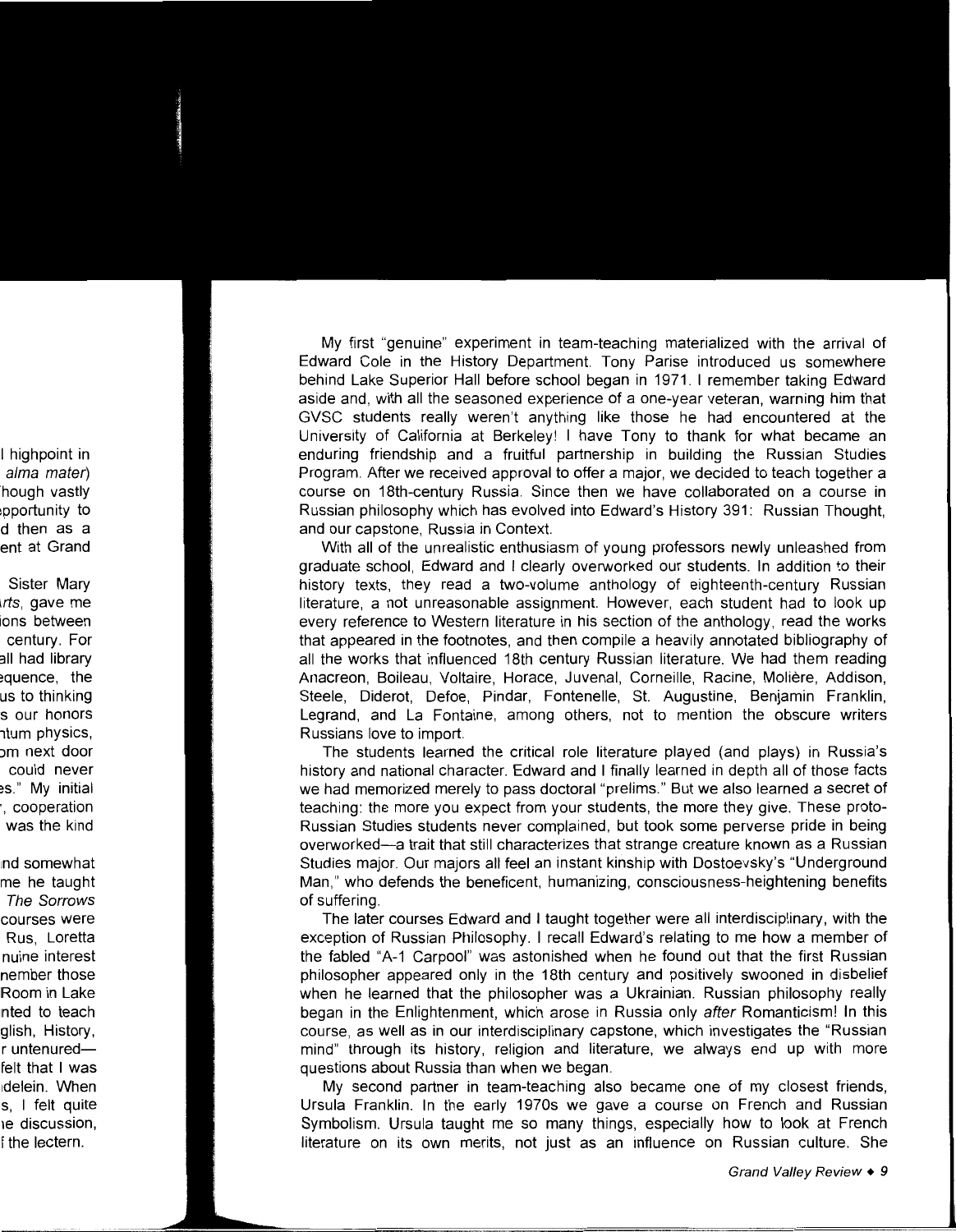introduced the students and me to the true meaning of hermetic literature and showed us how to use the proper keys to unlock its mysteries. Ursula's wide background in philosophy and literature (English, French and German) and her impeccable critical skills inspired the students-and her colleague. If Ursula had not spurred in me an interest in late 19th century culture, I never would have embarked on my next team-teaching experiment with the incomparable Richard Marks.

Richard may be one of the most brilliant people who ever taught at Grand Valley. A Cornell Ph.D. in medieval history, he was equally knowledgeable in classics, German, literature, art and music; and, not least important, he was also a wonderful cook. We both arrived at Grand Valley in 1970, felt a certain "Slavic" kinship, and struck up a friendship that lasts until today. For years we dreamed of teaching together an interdisciplinary course in an area outside of our specialities, but well within our interests. Thus came into being in 1977, History 380/World Lit 380: Decadence and Renewal. Together with ten intrepid students, we set out to explore the cultural scene in England, Western Europe, Eastern Europe and Russia between 1880 and 1914. We looked at history, literature, architecture, art and music to try to figure out what we meant by "Decadence and Renewal." Guest lecturers added to the richness of the course: Ursula on Mallarme and Valery, the late Frank Schwarz on Gaudi and Barcelona, as well as D'Annunzio; the late lngrun Lafleur on "The Vienna Scene: Arts and Radical Politics;" Jim Dana (GVSC graduate and translator) on Rilke's Ouino Elegies; and Steve Aulie (GVSC student and professional music critic) on Rudolph Steiner and Anthroposophical, Theosophical and Spiritual Movements of the age. And then there was the music-Wagner, Richard Strauss, Ravel, Brahms, Schoenberg, Mahler, Scriabin, Stravinsky, and Bartok. As we listened, we followed librettos. Richard and I reversed roles as he taught the Russian writer Kuzmin and I taught Thomas Mann. What fun we had in the course as we decorated the room for Decadence with a Beardsley print tablecloth, black candles and dead plants; we adorned it for Renewal with fresh narcissus in an art nouveau vase and white candles on a pristine white cloth. We really could not recreate the era, but we tried. It also helped that Richard resembled Gustave Mahler.

For a while we thought the course had been a failure, especially as we read the finals. We wondered where we had gone wrong as we graded the students' work and cried into our beer and superbly spiced Indonesian chicken (Richard cooked). Not one student received an A; only one earned a B. It was only later that we knew that the course eventually worked. No students complained about a grade; rather they told us that they had learned so much, and even more important, wanted to learn more. Whenever they went to a Mahler concert, they would call Richard. Years passed and several came back to tell me how much that class had opened their eyes to a world they never knew existed. Richard, alas, is no longer at Grand Valley, but he is still working his magic in Brentwood, California.

When, in the early 1980s, I had the privilege of becoming director of the Grand Valley Honors Program and received the task of restructuring it, I naturally turned back to my Mundelein model. In the 1980s honors students were able to fulfill all of their general education requirements within the program, which I tried to base on the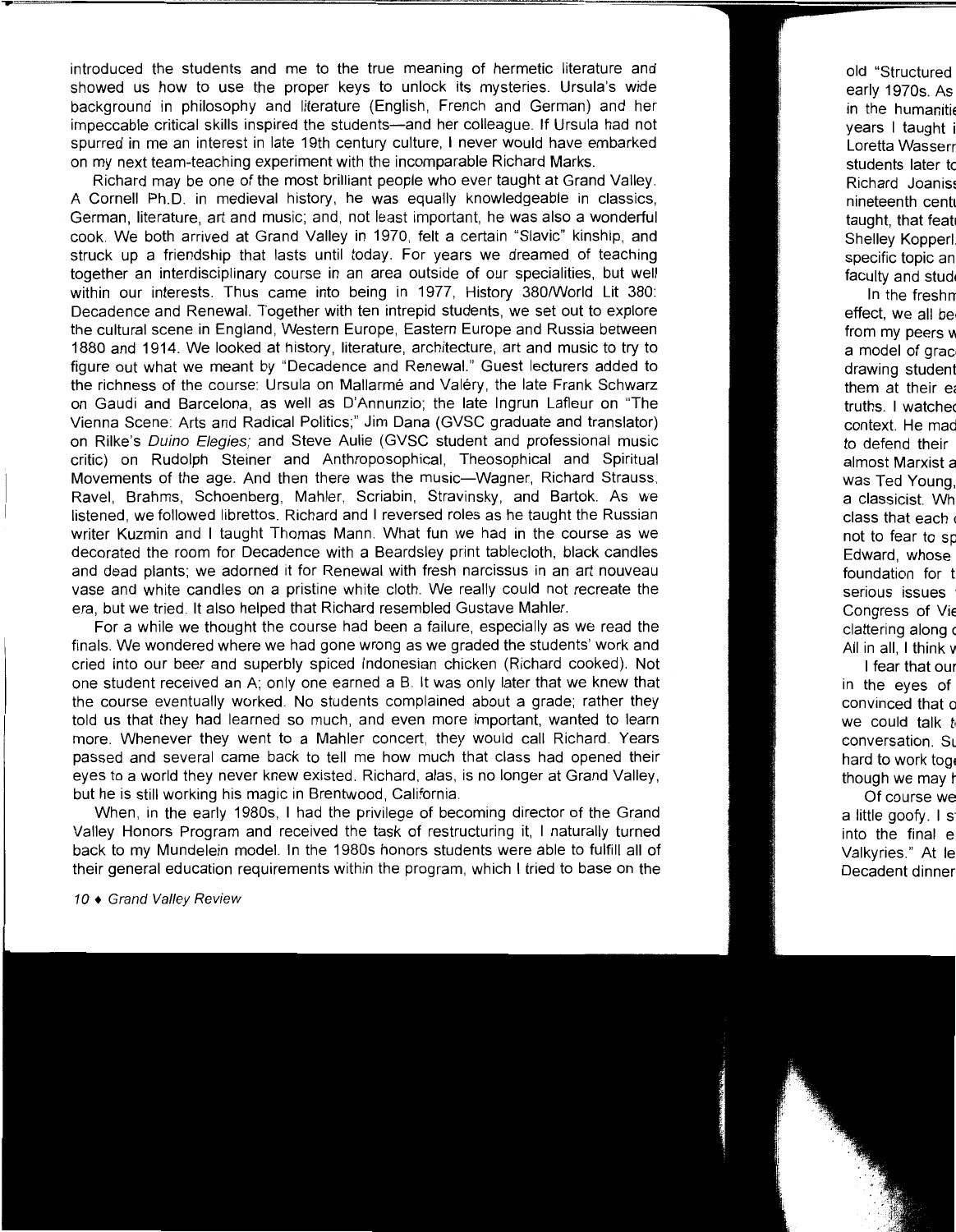old "Structured Distribution Requirements" Dewey Hoitenga and I devised in the early 1970s. As freshmen, the honors students took a year-long, twelve-credit course in the humanities, which included history, literature, art, and philosophy. The two years I taught in the humanities course along with Edward Cole, Gray Sweeney, Loretta Wasserman and Ted Young, we concentrated on the nineteenth century. The students later took a six-hour, year-long team-taught course in the social sciences: Richard Joanisse and Bill Baum investigated social and political thought of the nineteenth century. In the sciences we offered courses, both individually and teamtaught, that featured professors such as Dan Andersen, Don Hall, Dick Lefebvre and Shelley Kopperl. The students were also required to enroll in an honors seminar in a specific topic and to write a senior honors thesis which they formally presented to the faculty and students.

In the freshman humanities course, all five of us were present at every class. In effect, we all became students again. However, the most valuable lessons I learned from my peers were not necessarily about the nineteenth century. I saw how Loretta, a model of grace and serenity in the classroom, combined lectures with a talent for drawing students into discussion. She guided them through the literature, putting them at their ease, finding value in their opinions, and leading them to discover truths. I watched as Gray, so well-versed in history and literature, always put art in context. He made students react by challenging their complacency and forcing them to defend their positions. As he played devil's advocate in Western Michigan, his almost Marxist attitude stirred our students to reevaluate their beliefs. And then there was Ted Young, who always looked at the modern philosophers through the eyes of a classicist. When he began to lecture on Eiseley's Darwin's Century, he told the class that each day he recited the Creed, the foundation of his faith. Ted taught me not to fear to speak my mind, but to "profess," really the first obligation of our job. Edward, whose passion for history and gift for making it come alive, provided the foundation for the course. His orderly and structured lectures that covered the serious issues were also full of anecdotes that made us feel we were at the Congress of Vienna eavesdropping on Metternich, suffering in the Crimean War, clattering along on the first train ride, or watching Bismarck create a new world order. All in all, I think we balanced and complemented each other.

I fear that our "canonical" reading lists and traditional approaches will condemn us in the eyes of our younger colleagues as hopelessly old-fashioned. But I am convinced that our common bonds in the past allowed us to teach together; at least we could talk to and understand each other-and engage our students in the conversation. Such a course will probably never occur again at Grand Valley. It's hard to work together the way we did when you're busy deconstructing. And besides, though we may have been a successful experiment, we were hardly cost-effective.

Of course we weren't always serious; we also had fun. Sometimes we were even a little goofy. I still don't know what compelled Richard and me to run hand-in-hand into the final examination singing the main motif from Wagner's "Ride of the Valkyries." At least we didn't follow through on our plan to serve the students a Decadent dinner in which all of the foodstuffs would be green. However, food plays a